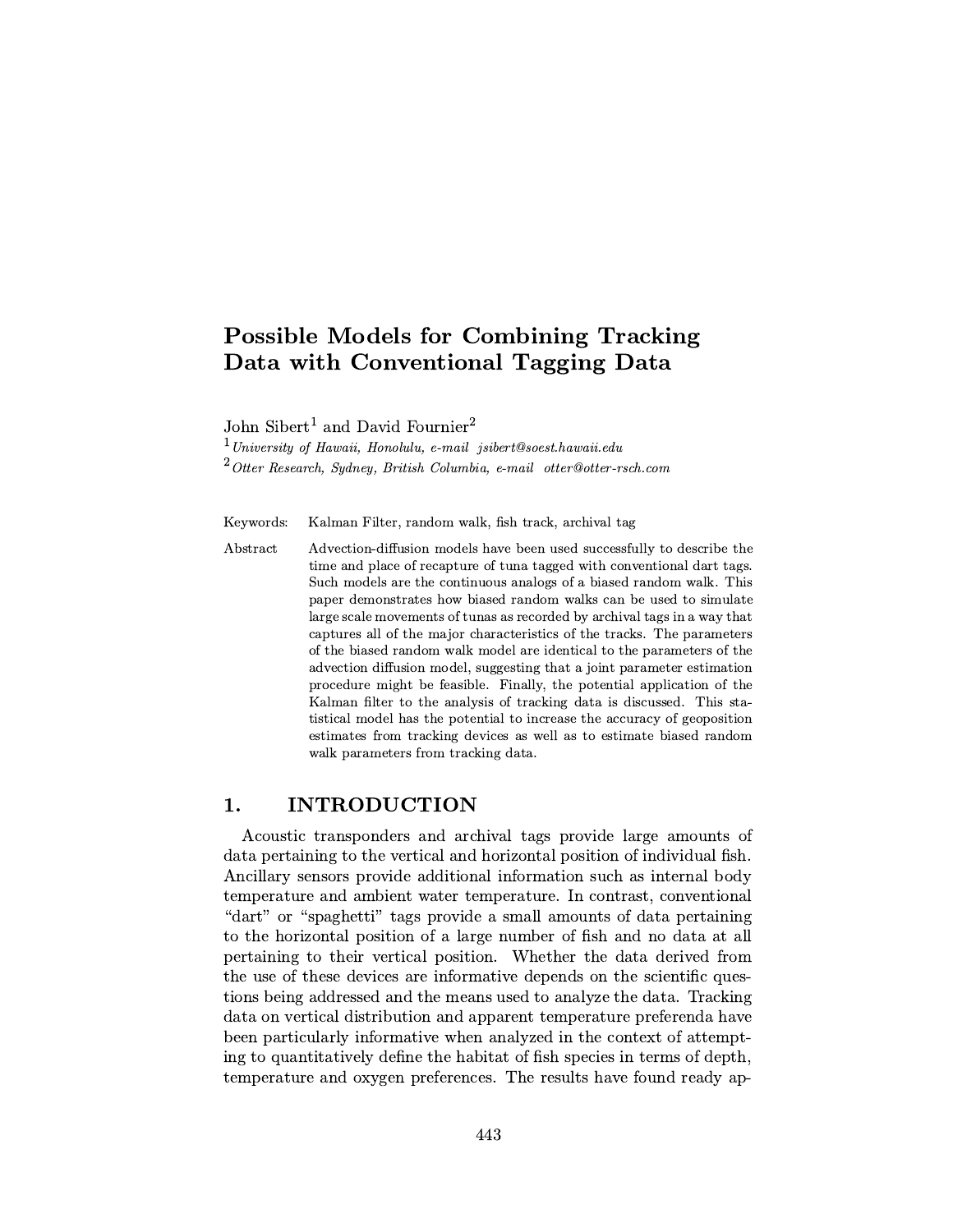plication in the analysis of catch and effort data from longline fisheries. Indices of abundance have been refined by estimating the number of longline hooks deployed in the depth strata most likely to be frequented by the species of interest (Hinton and Nakano, 1996; Hampton et al., 1998). It remains to be seen whether the accuracy of these indices of abundance is improved.

Data pertaining to horizontal movements have proven similarly useful when analyzed in the context of determining the prefered habitat of tunas, but have been slower to penetrate the quantitative fisheries stock assessment and management mainstream. While there are undoubtedly many reasons for this lack of application, one major barrier is the lack of a generally accepted context in which to apply data on the movement of individual fish. Stock assessment is concerned with estimation of population-level processes, such as mortality, that cannot easily be estimated from a track of an individual fish. Furthermore, unknown position errors in data from archival tags makes the application of these data problematical.

In this paper, we introduce the related concepts of a biased random walk and the diffusion-advection equations as a consistent theoretical framework for combining tracking data with conventional with tag release and recapture data. A simple biased random walk simulation of a tuna track is presented to demonstrate that this framework may be suitable for analysis of tracking data. The results of a preliminary statistical model for estimating diffusion-advection parameters from long-distance tracks is then presented.

## 2. BIASED RANDOM WALKS

For simplicity, the following discussion is restricted to one dimensions; the ideas are easily extended to two dimension. In a simple random walk, an animal is assumed to move a constant small distance,  $\lambda$ , in a constant small interval of time,  $\tau$ , as shown schematically below.



At time 0, the animal is at position  $x_0$  and can move either to the right with probability  $P_1$  or to the left with probability  $P_2$ . At time  $t + \tau$ , the animal is at position  $x_0 + \lambda$  with probability  $P_1$  or at position  $x_0 - \lambda$  with probability  $P_2$ ;  $P_1 + P_2 = 1$ . The difference in probability of moving to the left or to the right, the "bias", is  $\epsilon = P_1 - P_2$ . Although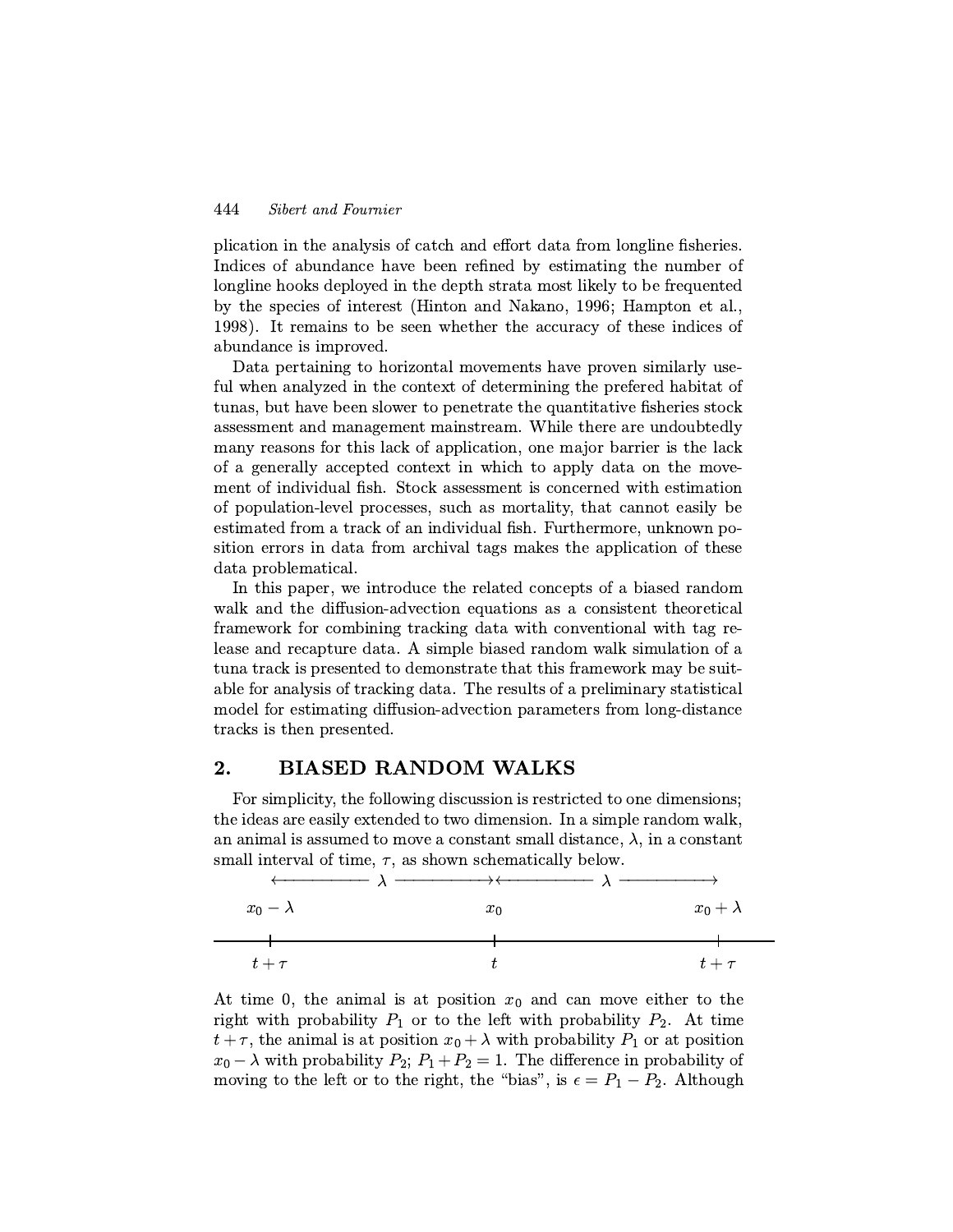a random walk is a stochastic process and the position of an individual fish cannot be predicted exactly, the fish's movement is not haphazard. The fish moves at constant speed  $\lambda/\tau$ , but the direction of movement is not constant. Therefore it can never move farther than  $\lambda$  in any time step. Furthermore, it is possible to imagine that the bias or the distance moved in a time step might be variable in time and space and may be dependent on characteristics of the environment or may reflect some inherent tendency to prefer one direction over another.

The advection-diffusion equation is closely related to a biased random walk. Okubo (1980) derives the advection-diffusion equation from a random walk by showing that

$$
\lim_{\lambda,\tau,\epsilon \to 0} \epsilon \cdot \frac{\lambda}{\tau} = u \qquad \lim_{\lambda,\tau \to 0} \frac{\lambda}{2} \cdot \frac{\lambda}{\tau} = D \tag{1.1}
$$

and that the rate of change in density of animals at a point can be expressed as

$$
\frac{\partial N}{\partial t} = -u \frac{\partial N}{\partial x} + D \frac{\partial^2 N}{\partial x^2}
$$
 (1.2)

In other words, the advection-diffusion equation is the limiting case of a biased random walk and there is a straightforward interpretation of the parameters of one model in the context of the other.

Advection-diffusion models are finding increasing application to the analysis of large-scale movement and distribution of tunas (Lehodey et al., 1998; Bertignac et al., 1998; Maury and Gascuel, 1999). Advectiondiffusion models, in which the parameters vary regionally and seasonally, can predict the time and place of recapture of tagged skipjack tuna (Katsuwonus pelamis) with reasonable accuracy (Sibert et al., 1999). Therefore it should be possible to model the track of a singe tuna using a biased random walk parameterized to be consistent with an advectiondiffusion model of a population of conventionally tagged tunas.

## 3. RANDOMLY WALKING ACROSS THE PACIFIC

Tsuji et al. (1999) presented preliminary data from an archival tag recovered from a Pacific northern bluefin tuna, Thunnus thynnus. The animal was tagged in November, 1996 near Tsushima Island and recaptured in August 1998 off California. The track presented by Tsuji et al. (1999) is reproduced in Figure 1. As the authors note in their paper, the animal appeared to change its behavior several times during the period it was at liberty. Whether these changes are due to season, geography or local environmental conditions must await a more complete analysis.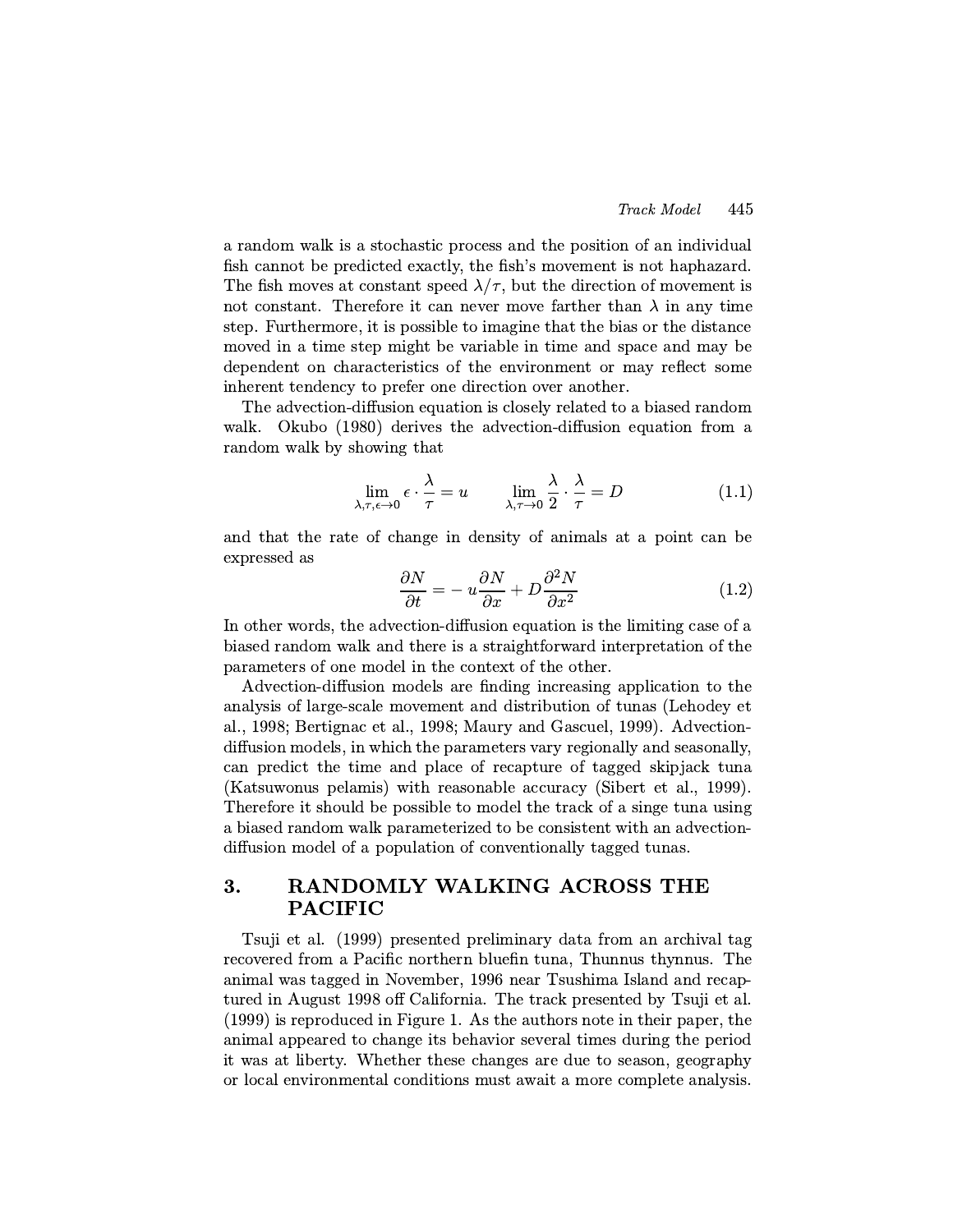

Figure 1 Track of juvenile bluefin tuna from Tsuji et al. 1999.



Figure  $2$  Regions used for bluefin tuna random walk simulations.

Sibert et al. (1999) superimposed an array of regions over the model domain, in which the parameters of the advection-diffusion model were assumed constant. The same principle can be applied to the tuna track in Figure 1. Eight model regions were designated (Figure 2), corresponding to regions where the tagged bluefin appeared to have uniform behavior. Two additional model regions were added to the north of the track and the south of the track. Values of the advection-diffusion parameters,  $u, v$ , and  $D$ , were assigned to each region. A characteristic speed,  $\mu = \lambda/\tau$ , was assigned to be similar to daily movement speed estimated from the bigeye track, approximately 100 Nmi da<sup>-1</sup>. The time step was fixed at 1 hour. Biases in the north-south  $(\epsilon_y)$  and eastwest  $(\epsilon_x)$  dimensions were calculated from the parameters u and v using the relationships in equation (1.1). The distance moved at each time step was calculated from the parameter  $D$  and the characteristic speed,  $\lambda = \frac{D}{2\mu}$ . Two uniform random numbers between 0 and 1 were generated at each time step and compared with  $\epsilon_y$  and  $\epsilon_x$  to determine the direction of the jump in the north-south and east-west dimensions. The simulation was run for twenty months and the positions of simulated fish were recorded once per day. The numerical values of the parameters in each region are shown in Table 1.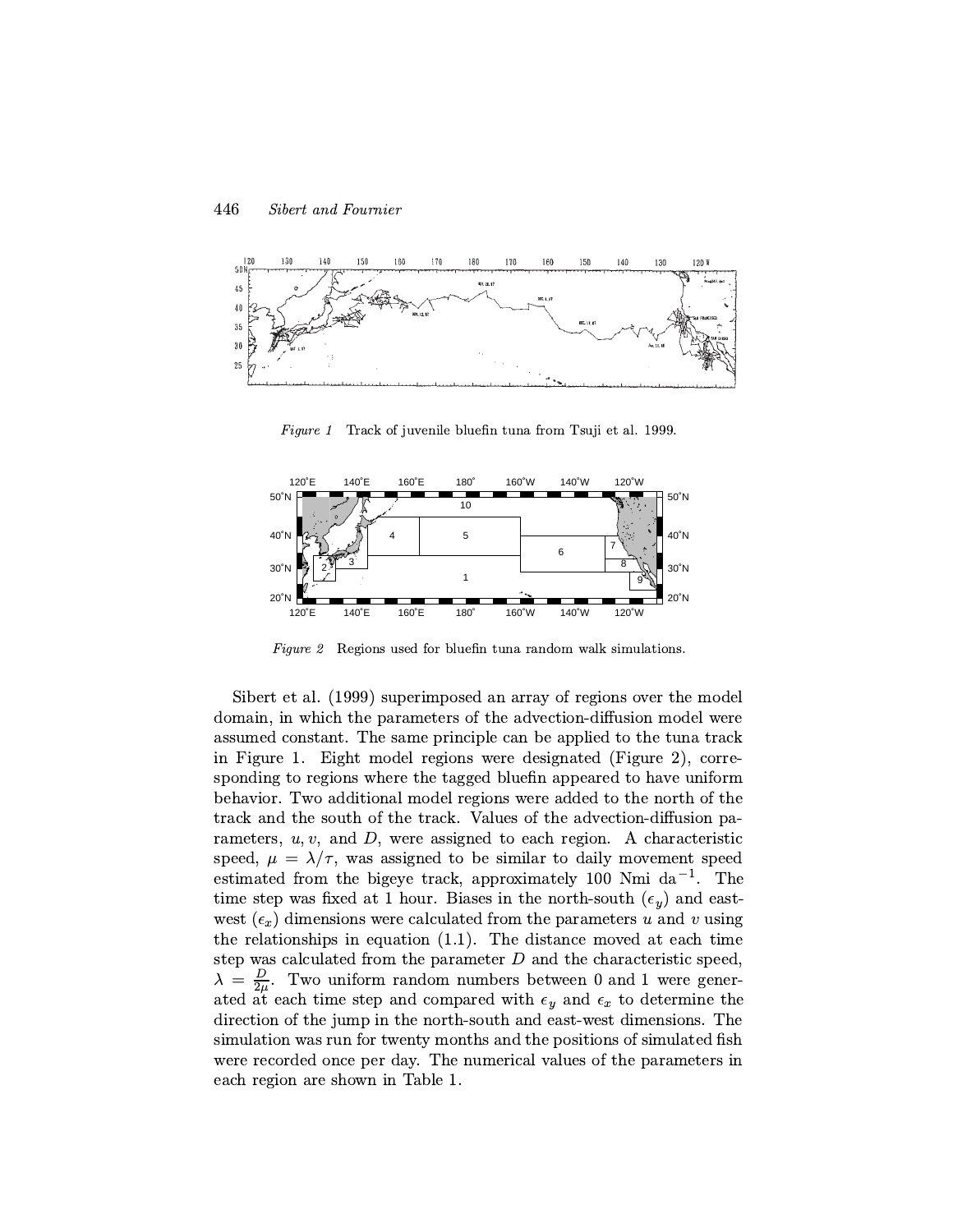| Region | $\boldsymbol{\mathit{u}}$ | $\boldsymbol{v}$ | D   |
|--------|---------------------------|------------------|-----|
| 1      | 2.0                       | 10.0             | 100 |
| 2      | 4.0                       | 3.0              | 100 |
| 3      | 10.0                      | 6.0              | 33  |
| 4      | 2.0                       | 2.0              | 33  |
| 5      | 15.0                      | 0.0              | 23  |
| 6      | 15.0                      | 0.0              | 23  |
| 7      | 0.0                       | 0.0              | 100 |
| 8      | 0.0                       | 0.0              | 167 |
| 9      | 0.0                       | 0.0              | 100 |
| 10     | 0.0                       | 0.0              | 100 |

Table 1 Advection-diffusion parameters used for biased random walk simulation of trans-Pacific bluefin tuna track. u and v in Nmi da<sup>-1</sup>; D in Nmi<sup>2</sup>da<sup>-1</sup>.



Figure 3 Two simulated bluefin tuna tracks.

Figure 3 shows two representative tracks generated by two different series of random numbers. These two simulated tracks display all of the important features of the observed bluefin track. There are places where the simulated fish appeared to have no prefered direction of movement and places where it moved consistently towards the East. The two fish did not arrive at the West coast of North America simultaneously, and both show a "bimodal" distribution after arriving off the West Coast. These results suggest that a statistical model of a tuna track based on a biased random walk is feasible.

### 4. PRELIMINARY STATISTICAL MODEL

A useful statistical model for application to tracking data would estimate the parameters of a biased random walk parameterized consistently with statistical models of the advection-diffusion equation applied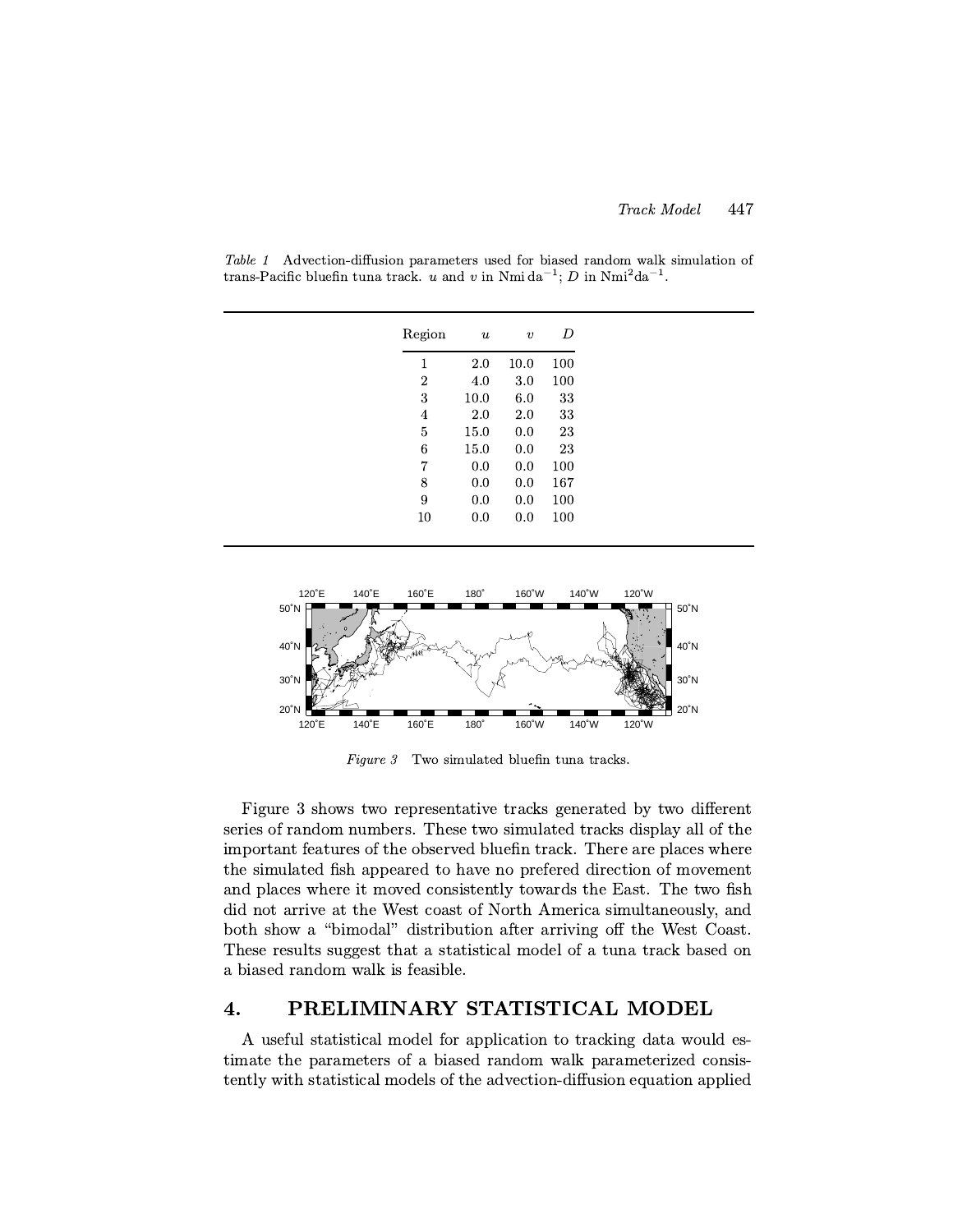to conventional tags. In addition, the model would estimate the errors in the position estimates from the tracking device so that a "corrected" track could be estimated.

The advection-diffusion equation is closely related to the normal probability distribution. Feller (1968) shows that if the probability of observing an animal at point x at time t is given as a normal probability density<br>function,  $1 + (x-ut)^2$ function,

$$
p(t,x) = \frac{1}{\sqrt{4\pi Dt}}e^{-\frac{1}{2}\frac{(x-ut)^2}{2Dt}}\tag{1.3}
$$

the function  $p$  uniquely satisfies equation  $(1.2)$ . In other words, if animals are dispersing according to equation  $(1.2)$ , after a period of time t their mean position will be given by  $ut$  and the variance of their position will be  $2Dt$ . Thus, u can be considered to be the mean rate of displacement (which may be zero) and  $D$  a measure of the rate at which the uncertainty of the position increases with time (Feller, 1966).

The notions of a state space model and the Kalman filter (Harvey, 1990) form the basis for a statistical model of a track. Let

$$
y_t = \alpha_t + d_t + \epsilon_t, \quad t = 1, \dots, T \tag{1.4}
$$

where  $y_t$  is a two dimensional vector representing the observed position of the tagged fish at time t,  $\alpha_t$  its true position,  $d_t$  a two dimensional vector the bias in observing the position, and  $\epsilon_t$  a serially uncorrelated 2 dimensional random vector with mean 0 and  $2 \times 2$  covariance matrix,  $H_t$ 

$$
d_t = \begin{pmatrix} 0 \\ 0 \end{pmatrix} \quad \text{and} \quad H_t = \begin{pmatrix} \sigma_x^2 & 0 \\ 0 & \sigma_y^s \end{pmatrix}.
$$
 (1.5)

In other words, we assume that there is no systematic bias in the tag's position estimate and that there are independent random errors in the estimate of longitude and latitude, where  $\sigma_x^2$  and  $\sigma_y^2$  are the mean square errors of the longitude and latitude estimates.

The true position of the tagged fish is not observed, but is assumed to be generated by a biased random walk

$$
\alpha_t = \alpha_{t-1} + c_t + \eta_t, \quad t = 1, \dots, T \tag{1.6}
$$

where  $c_t$  is a 2 dimensional vector representing the bias of the random walk, and  $\eta_t$  is a 2 dimensional vector of serially uncorrelated random variables with mean 0 and covariance matrix,  $Q_t$ . For the biased random walk in equation  $(1.6)$ 

$$
c_t = \begin{pmatrix} u \\ v \end{pmatrix} \quad \text{and} \quad Q_t = \begin{pmatrix} 2D & 0 \\ 0 & 2D \end{pmatrix} . \tag{1.7}
$$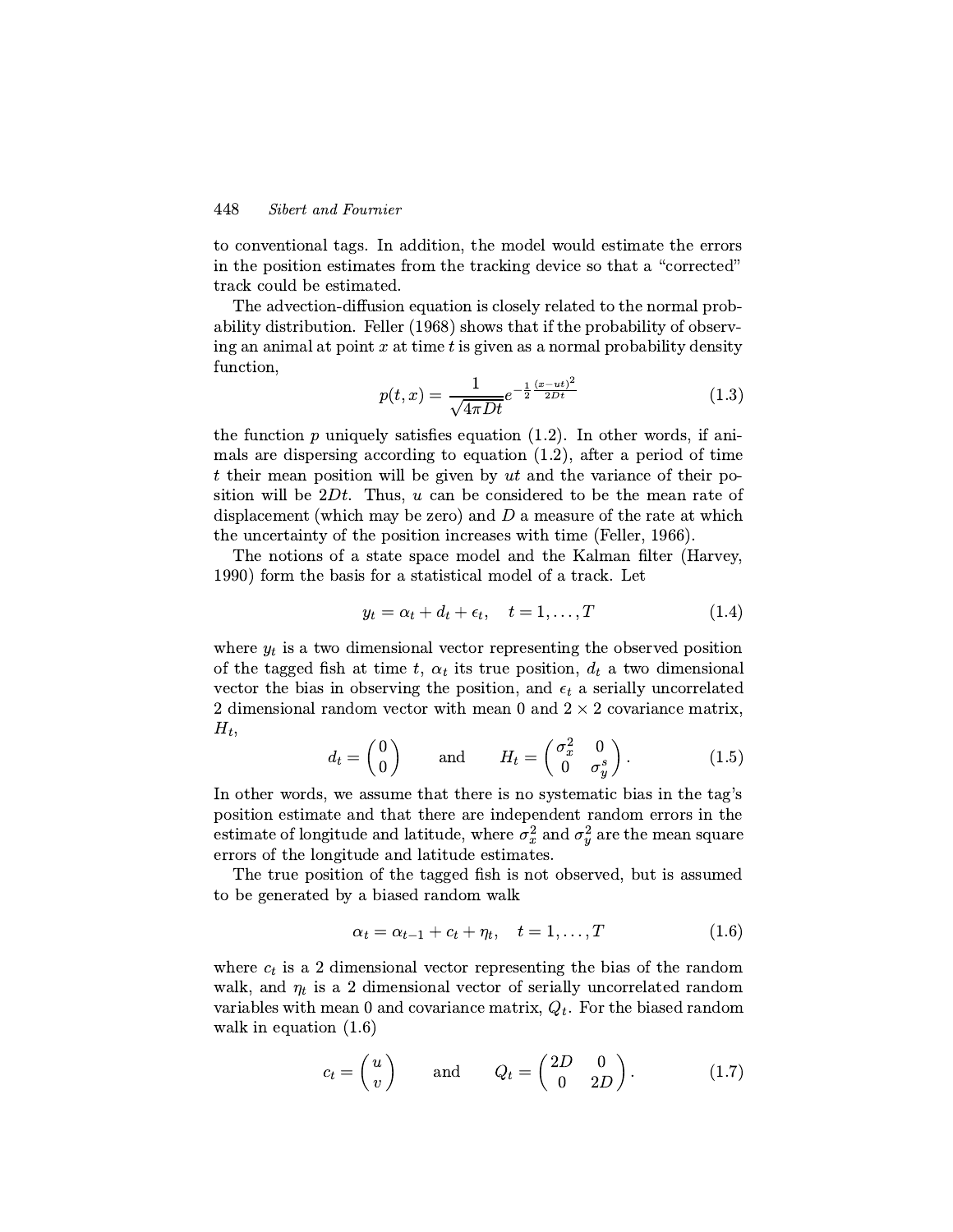The Kalman filter consists of a set of recursive relations that update the estimated position of the tagged fish and the components of the variance of the estimated position.

$$
a_{t|t-1} = a_{t-1} + c_t
$$
  
\n
$$
P_{t|t-1} = P_{t-1} + Q_t
$$
  
\n
$$
w_t = y_t - a_{t|t-1} - d_t
$$
  
\n
$$
F_t = P_{t|t-1} + H_t
$$
  
\n
$$
a_t = a_{t|t-1} + P_{t|t-1}F_t^{-1}w_t
$$
  
\n
$$
P_t = P_{t|t-1} - P_{t|t-1}F_t^{-1}P_{t|t-1}
$$
\n(1.8)

where  $P_t$  is a 2 × 2 covariance matrix of the estimation error and  $a_{t|t-1}$ can be interpreted as an estimate of the "true" position of the tagged fish,  $\alpha_t$ .

The parameters to be estimated are  $u, v, D, \sigma_x^2$ , and  $\sigma_y^2$ . The estimates of these parameters are the values that maximize the log likelihood function

$$
\ln L = -T \ln 2\pi - 0.5 \sum_{t=1}^{T} \ln |F_t| - 0.5 \sum_{t=1}^{T} w_t' F_t^{-1} w_t \tag{1.9}
$$

The performance of this model was examined using a series of simulations. For each series, one thousand replicate simulated archival tag tracks were generated for assumed values of the model parameters  $u, v, D, \sigma_x^2$ , and  $\sigma_y^2$ . The RMS error of the geolocation estimates produced by currently available archival tags is approximately  $\frac{1}{2}$  degree of longitude and  $1\frac{1}{2}$  degrees of latitude (R. Hill, personal communication). These errors were fixed for all simulations at 30 and 90 nautical miles (Nmi) respectively assuming the tracks to be near the equator. Three behavior scenarios were simulated: (1) net eastward movement with movement variability about the same order of magnitude as geolocation error; (2) net eastward movement with movement variability about half of the geolocation error; and (3) no net movement and movement variability about half of the geolocation error. The numerical values of the input parameters are given in Table 2.

Simulation results were evaluating by computing the bias as the difference between the input value of a parameter and the value estimated by the Kalman filter. The bias was "standardized " by dividing by the standard deviation of the estimates computed over all 1000 simulations so that parameters with different ranges could be easily compared. This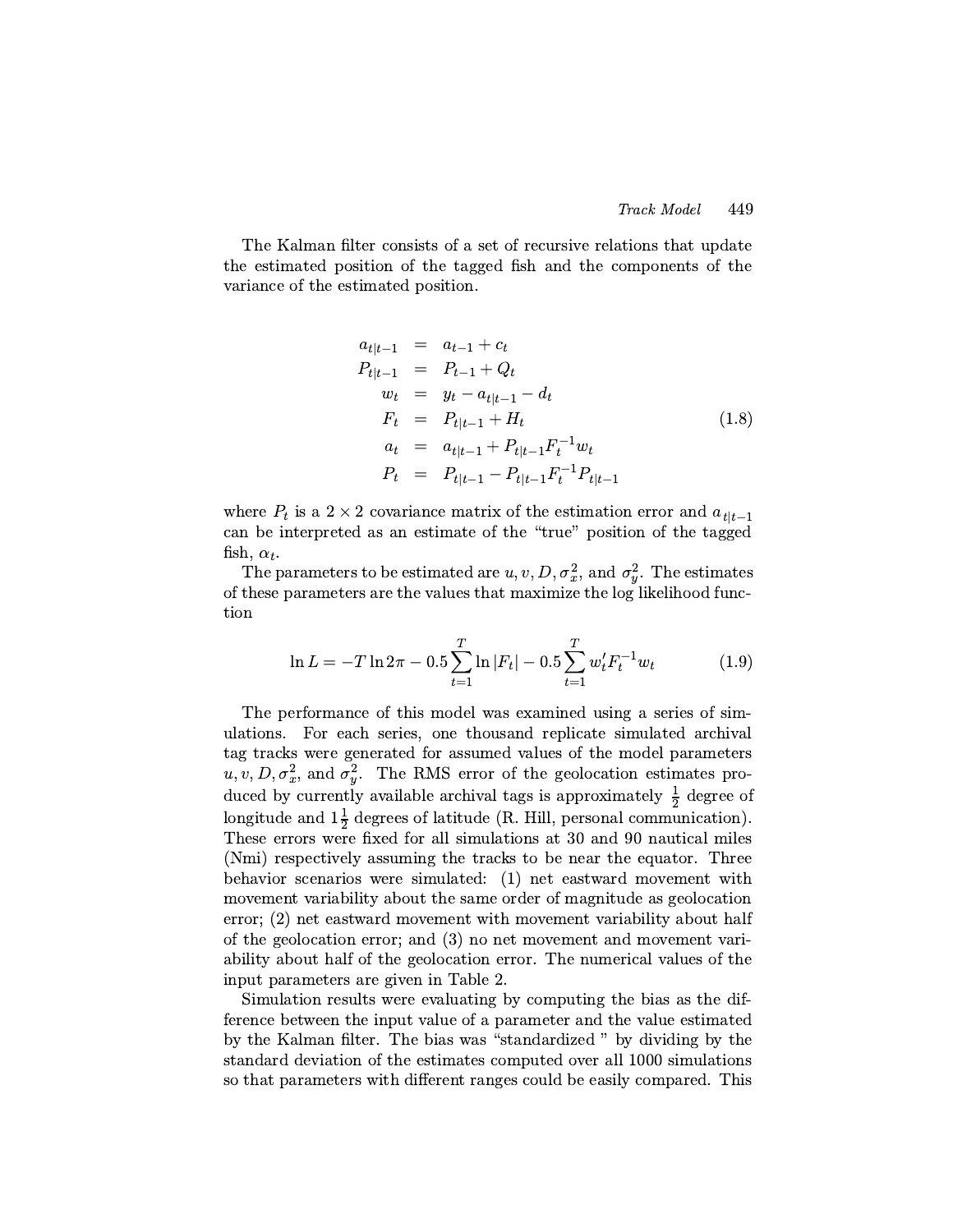Table 2 Input parameter values for simulations of Kalman filter estimation procedure. u and v in Nmi da<sup>-1</sup>; D in Nmi<sup>2</sup>da<sup>-1</sup>;  $\sigma_x$  and  $\sigma_y$  in Nmi. The column headed 'sd' is the standard deviation of the movement uncertainty in Nmi.

|             |  |  | Simulation $\sigma_x$ $\sigma_y$ u v D sd |  |
|-------------|--|--|-------------------------------------------|--|
|             |  |  | 30 90 50 0 1800.0 60                      |  |
| $2^{\circ}$ |  |  | 30 90 50 0 112.5 15                       |  |
| $3 -$       |  |  | 30 90 0 0 112.5 15                        |  |

comparison evaluates the ability of the Kalman filter estimator to correctly recover the input parameters given a large number of replicate tracks.

The worst (lowest value of the likelihood function, equation (1.9)) and best (highest value of the likelihood function) fitting simulations were examined by Markov-chain Monte Carlo exploration of the likelihood surface. This analysis treats the parameter estimates as random variables and computes the posterior probability distribution of the estimates given the observations (i.e., the simulated track) and the constraints on the parameters. It evaluates the ability of the Kalman filter estimator to recover the parameters from a single track.

### 5. RESULTS

Figure 4 shows "box and whisker" diagrams of the standardized bias for all three simulations. The mean bias, given by the horizontal line within the boxes, is close to zero for all variables and the estimates appear to be approximately normally distributed. The model appears to slightly overestimate diffusivity, D.

Figure 5 compares the likelihood profiles of all the parameter estimates for a "good" fit, L1754 (ln  $L = -1753.94$ ) and a "bad" fit, L2053 (ln  $L = -2053.14$ ). For both cases, the estimates of the random walk bias parameters  $u$  and  $v$  are well behaved, their estimates are very close to the true values, and the posterior probability of the estimates given the data appears normal. The posterior distribution of the estimates of diffusivity,  $D$ , are asymmetric with the point estimates higher than the "true" value. Nevertheless, the true value of  $D$  lies within two standard deviations of the estimated value. In the case of the "good" fit, which happens to be a model with diffusivity less than geolocation error, the true value of the longitude error is more than two standard deviations higher than the estimate.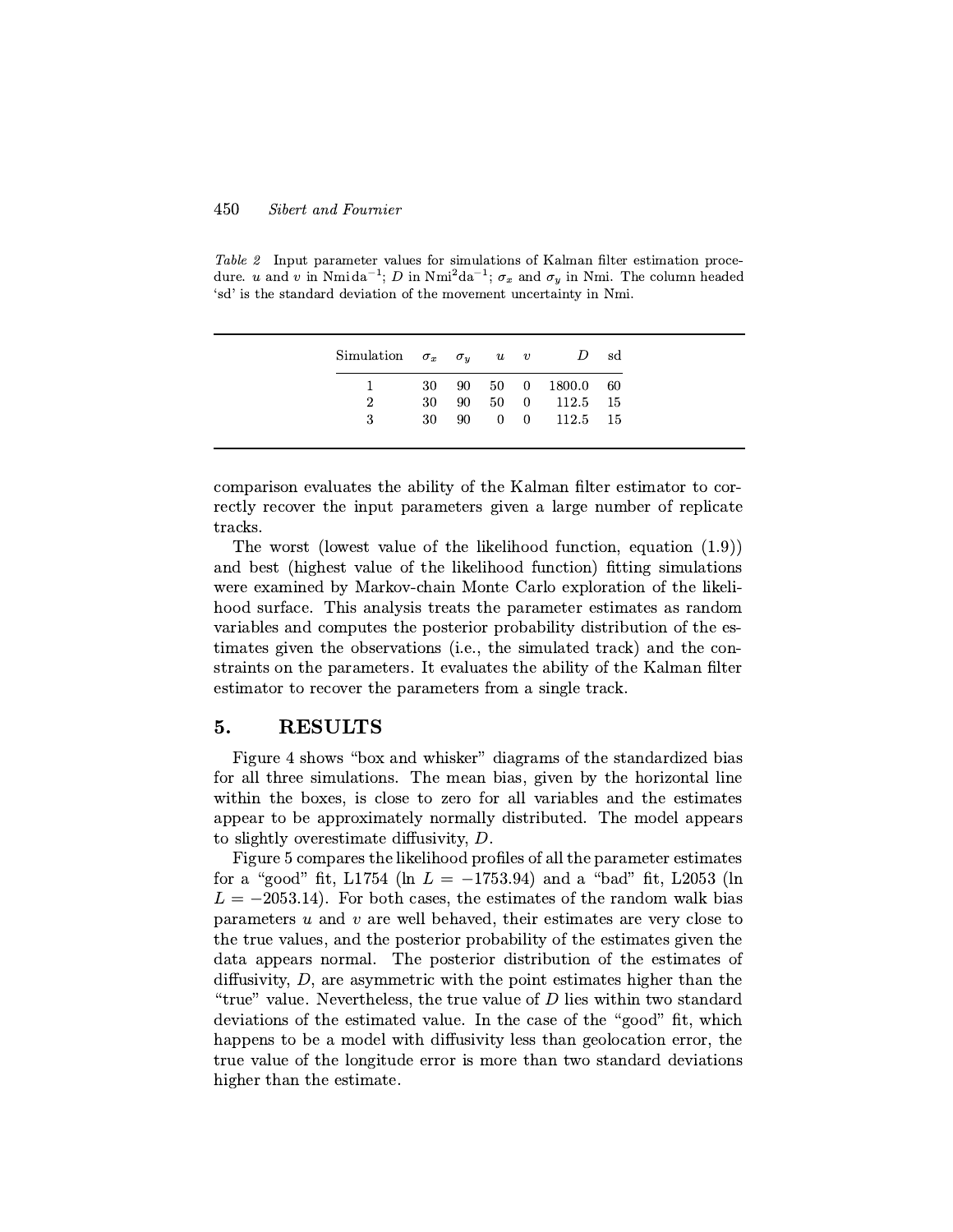

Figure 4 Standardized bias plots. The boxes indicate the interquartile range, i. e., the area encompassing the central 50% of the estimates. The range bars extend outside of the boxes to the most extreme data point which is no more than 1.5 times the interquartile range. The model parameters,  $u, v, D, \sigma_x$ , and  $\sigma_y$  are indicated on the abscissa as u, v, D, RMSx and RMSy repectively. The scale on the ordinate in standard deviations.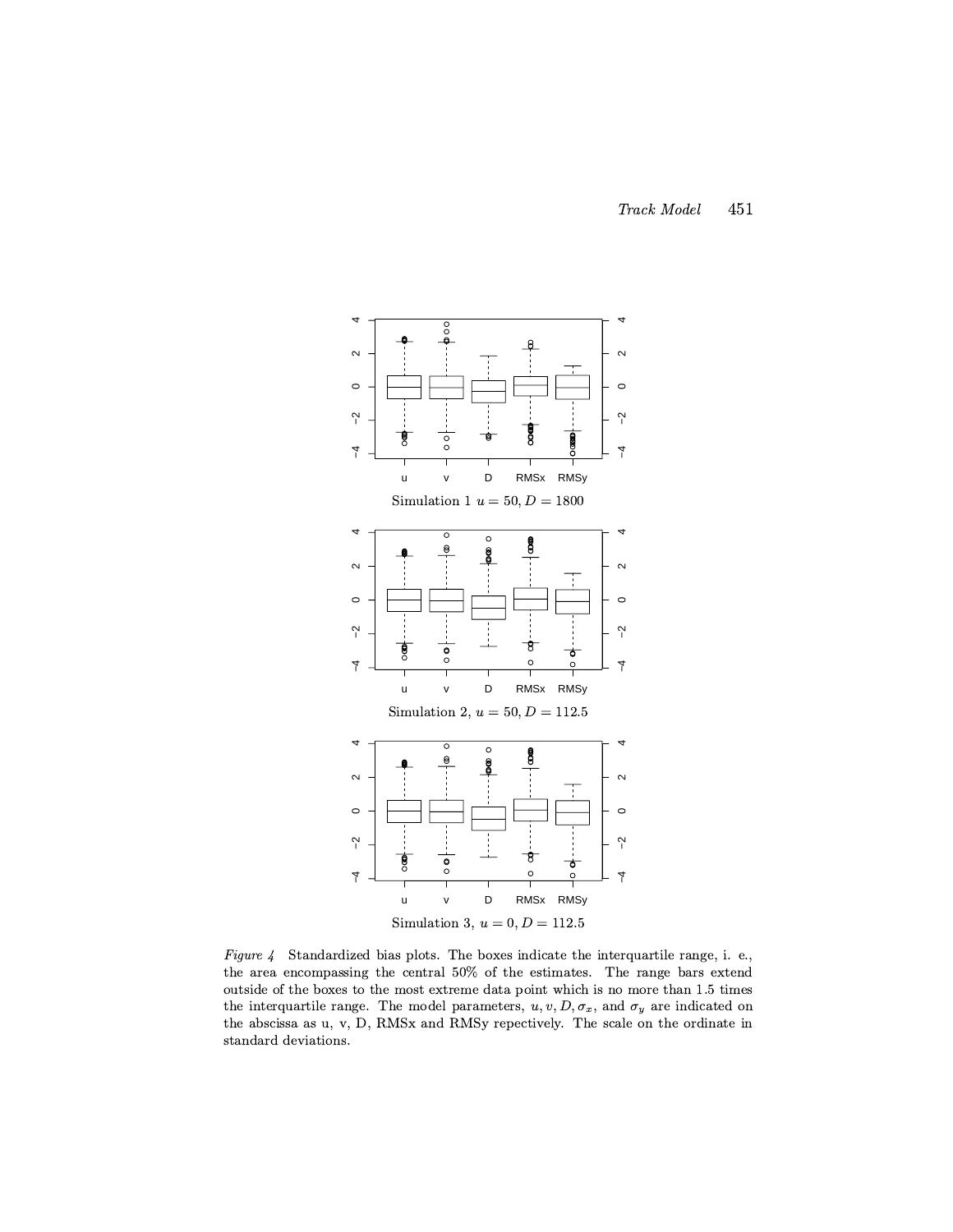

Figure 5 Likelihood profiles for two realizations of simulation. The horizontal bar in each plot represents the point estimate of the parameter  $\pm$  two standard deviations. The triangle represents the "true" value of the parameter used in the simulations. L2053 pertains to simulation 1 (high diffusivity). L1754 pertains to simulations 2 and 3 (low diffusivity).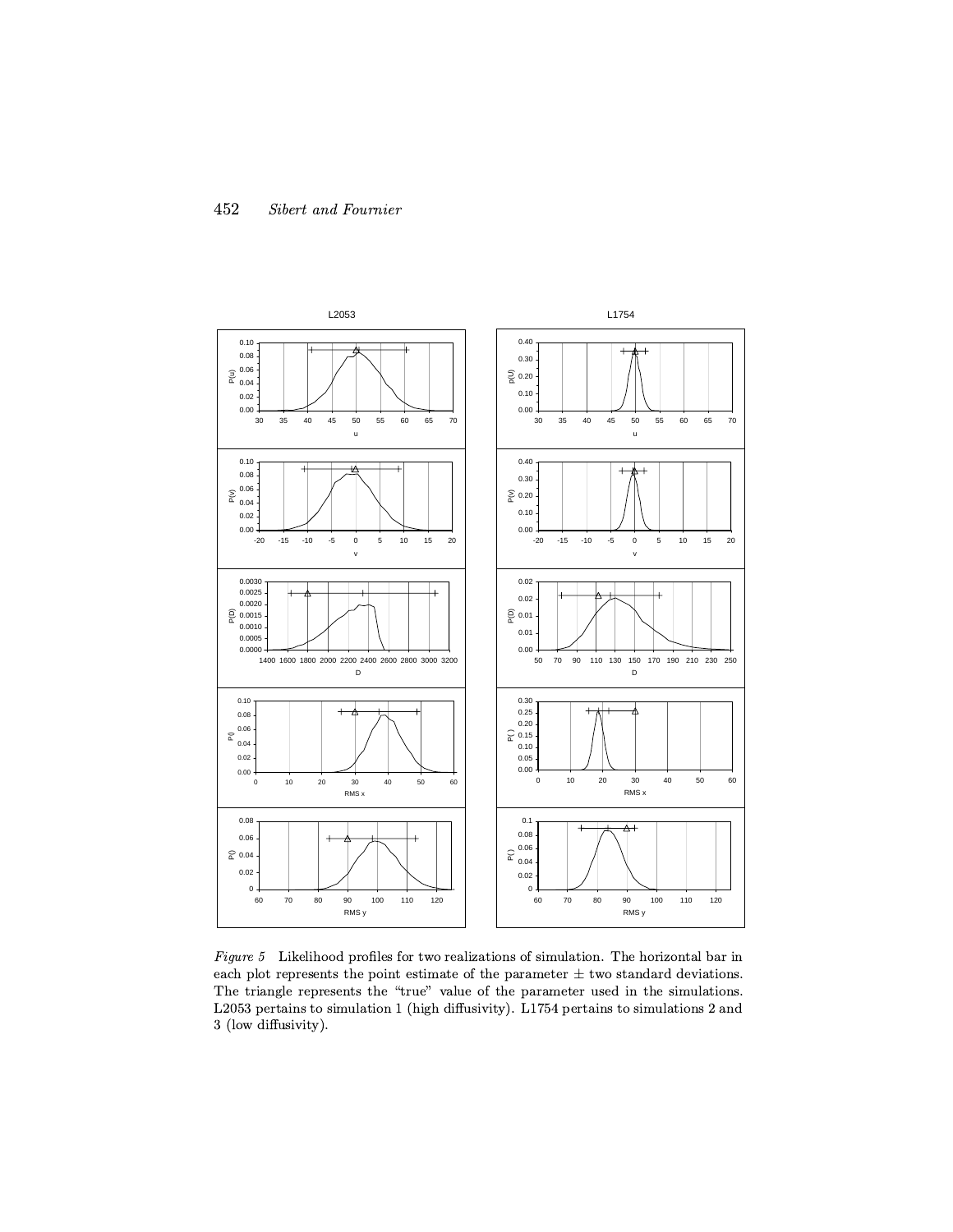| Parameter           | $\boldsymbol{u}$ | $\boldsymbol{v}$  | D         | $\sigma_x$ |
|---------------------|------------------|-------------------|-----------|------------|
|                     |                  | L1754             |           |            |
| $\boldsymbol{v}$    | $\Omega$         |                   |           |            |
| D                   | 0.0034           | 0.0032            |           |            |
| $\sigma_x$          | $-0.0031$        | 0.0013            | $-0.4201$ |            |
| $\sigma_y$          | $-0.0002$        | 0.0018            | $-0.0674$ | 0.0283     |
|                     |                  | L <sub>2053</sub> |           |            |
| $\boldsymbol{\eta}$ | $-0.0001$        |                   |           |            |
| D                   | 0.0089           | $-0.0126$         |           |            |
| $\sigma_x$          | $-0.0108$        | 0.0069            | $-0.5499$ |            |
| $\sigma_y$          | $-0.0028$        | 0.0124            | $-0.3136$ | 0.1724     |

Table 3 Correlation coefficients between parameter estimates. L2053 pertains to simulation 1 (high diffusivity). L1754 pertains to simulations 2 and 3 (low diffusivity).

The magnitude of the diffusivity in relation to the latitude error appears to influence the bias in the estimates of diffusivity and both components of the geolocation error. The high diffusivity case, L2053, appears to cause overestimation of both diffusivity and the geolocation errors. On the other hand, the low diffusivity case, L1754, produces an accurate estimate of diffusivity, but underestimates the geolocation error.

These relationships are reflected in the correlations coefficient between the parameter estimates, Table 3. The estimates of diffusivity and geolocation error are negatively correlated and the magnitude of the correlation is larger in the high diffusivity case.

### 6. DISCUSSION

The state space Kalman filter model appears to perform reasonably well as a means to estimate population movement parameters from a track. The model has some difficulty in estimating both diffusivity and geolocation error, however. This difficulty, while potentially troublesome, is not unexpected. In its simplest form, the Kalman filter simply estimates the true position as the weighted mean of the position predicted by the model and the position estimated by the tag with weights inversely proportional to the errors in the two position estimates (Maybeck, 1979). In other words, the Kalman filter is interpreting diffusivity as process error and giving the model prediction less weight in a high-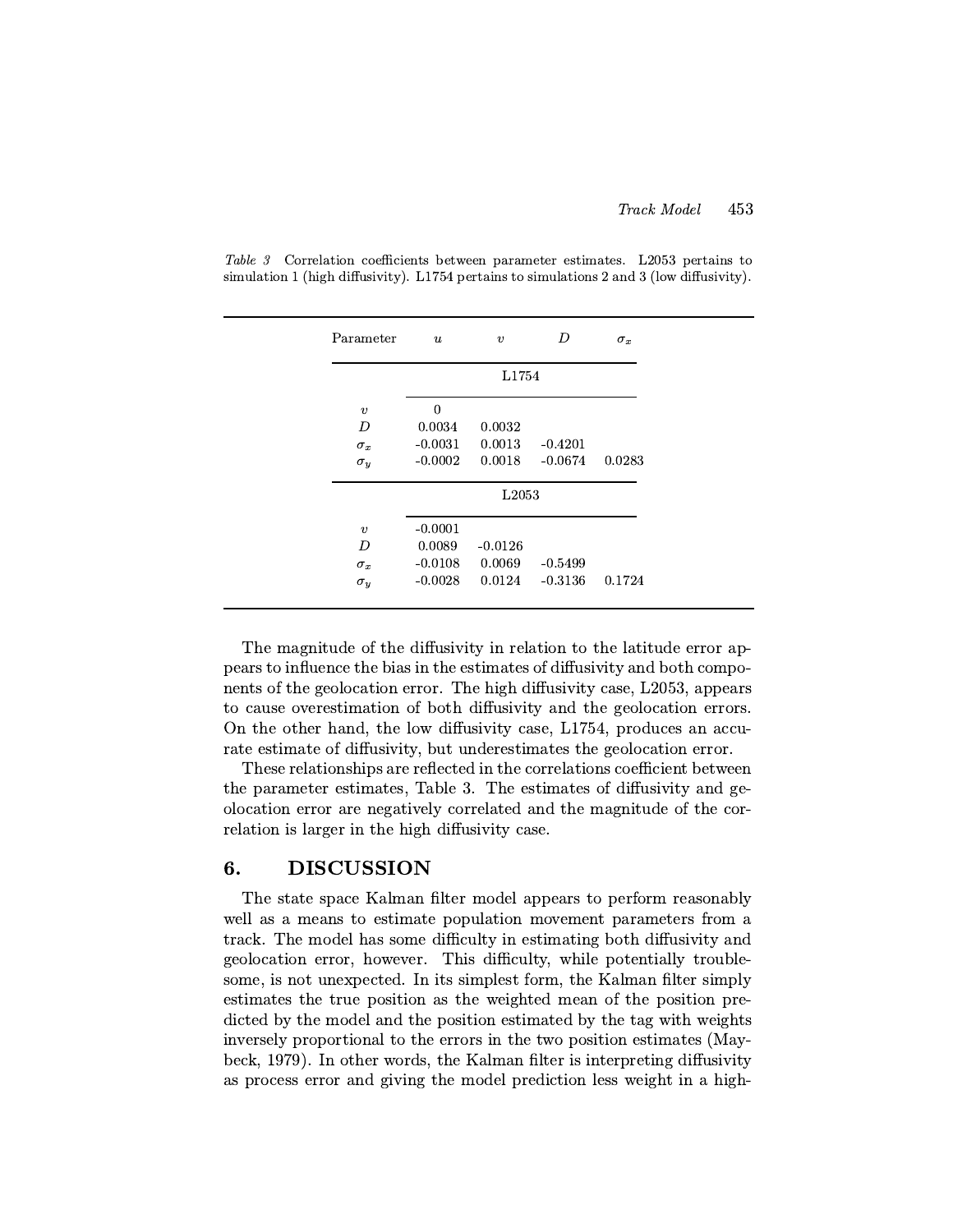

Figure 6 True (+), observed (dotted line) and "corrected" (solid line) position of tags in simulations.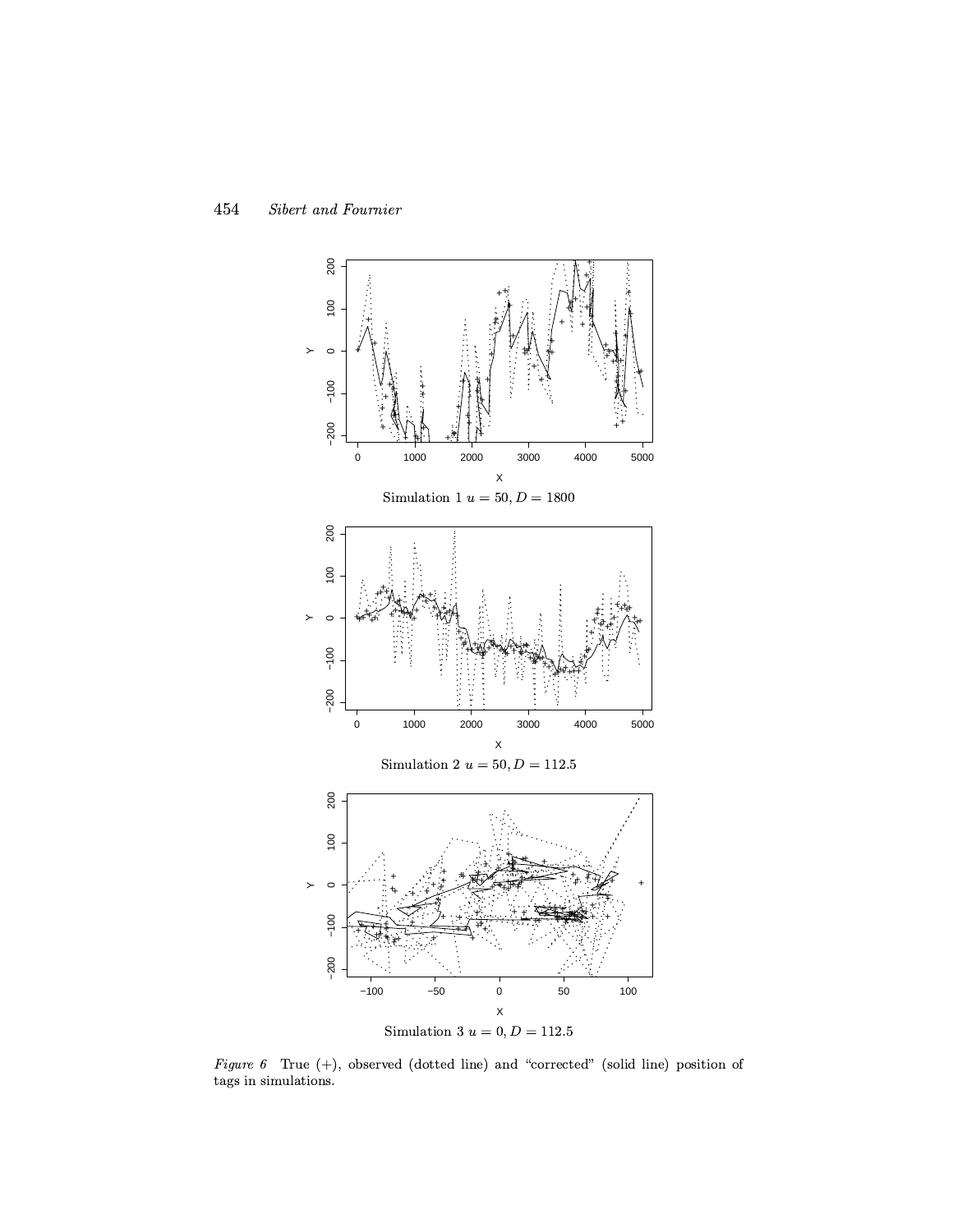diffusivity track. In spite of this problem, the predicted track is closer to the actual track in all simulations (Figure 6).

The ability of the estimation procedure to correctly evaluate the geolocation error and estimate the true positions of the tagged fish depends on the magnitude of the diffusivity relative to the geolocation error. The geolocation errors used in these simulations are similar to the geolocation errors of the current generation of archival tags operating under optimal conditions and are equivalent to diffusivities of approximately 2000 Nmi<sup>2</sup>da<sup>-1</sup>. During sub-optimal conditions, e.g., around the time of the equinoxes, the geolocation errors would be expected to be much higher (Hill, 2000). Estimates of diffusivity from tagged skipjack in the tropical western Pacific (Sibert et al., 1999) range from 250 to 800 Nmi<sup>2</sup>da<sup>-1</sup>. Similar values were used by Bertignac et al. (1998) for ocean-basin scale of skipjack population dynamics. At the higher range of published tuna diffusivity, Maury et al. (1999) appear to have used values near 9000 Nmi<sup>2</sup>da<sup>-1</sup>in simulations yellowfin tuna populations. These rough comparisons indicate that the diffusivity expected for tunas is probably less than the geolocation errors of archival tags suggesting that the Kalman filter would be applicable to real data from archival tags.

In situations where fish with archival tags and fish with conventional tags are simultaneously at liberty, it is possible to envisage a model which estimates movement and mortality parameters as well as geolocation error in a completely integrated fashion. Such an estimation procedure would link estimation of advection-diffusion and mortality parameters from conventional tags to the estimation of random walk parameters and geolocation errors via a composite likelihood function. Thus, information on the horizontal movements from tracking data would be integrated into large scale population models.

The work described in this paper was sponsored by the University of Hawaii Pelagic Fisheries Research Program under Cooperative Agreement number NA67RJ0154 from the National Oceanic and Atmospheric Administration. We would like to thank Pierre Kleiber for the suggestion to apply the Kalman filter to archival tag position estimates. We are grateful to Dr. Tomoyuki Itoh of the National Research Institute of Far Seas Fisheries, Japan, for permission to reproduce Figure 1.